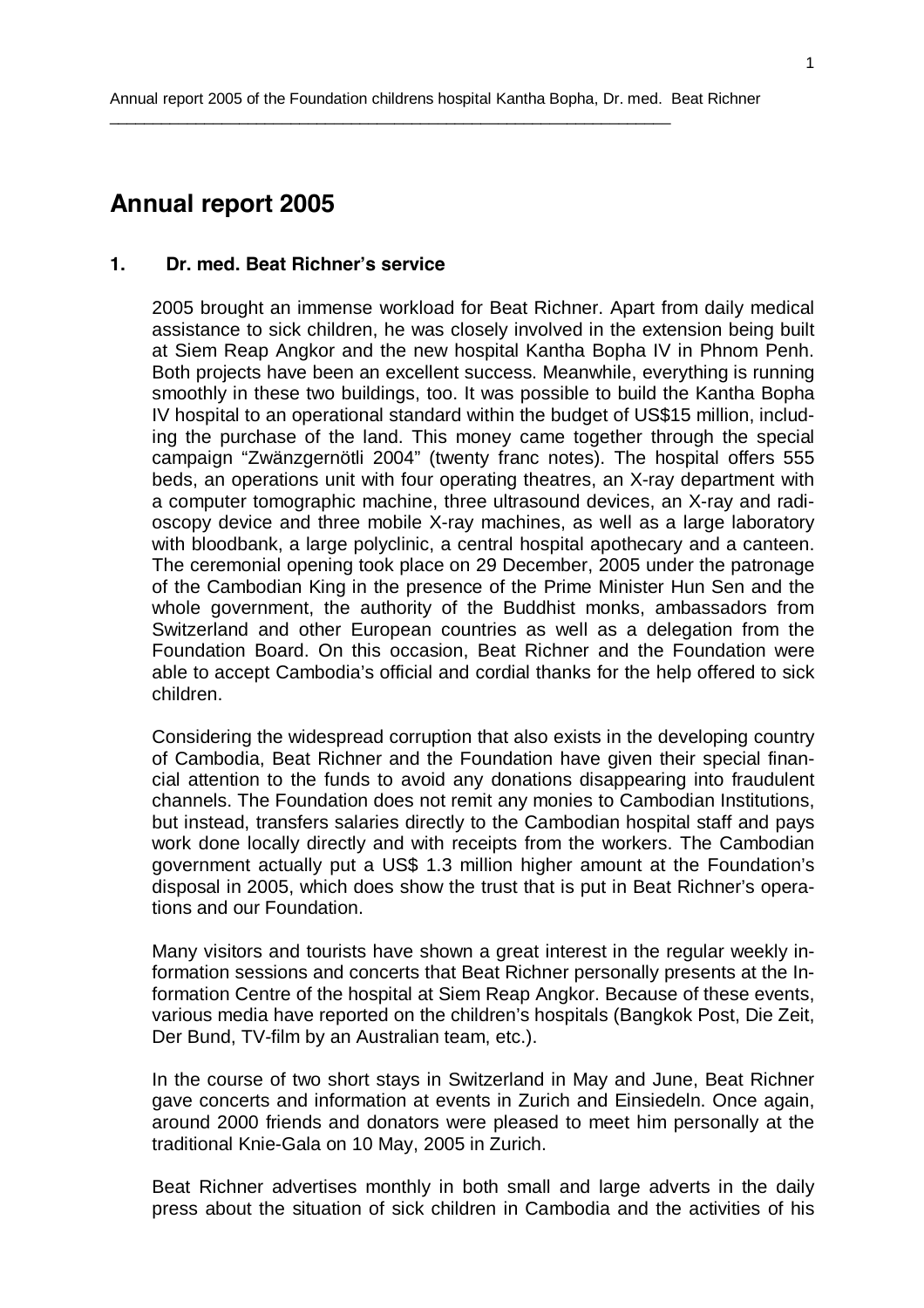hospitals. The Foundation Board feels that this is an up-to-date and transparent way of informing people about the use of the donations and the aims of the help provided.

Both the Foundation Board and Beat Richner are very grateful for the great interest and sympathy shown on-site by the ambassador for Cambodia, Mr. Hans-Peter Erismann, for our project in 2005 following his resignation at the beginning of 2006.

#### **2. Work in the hospitals in Cambodia**

The following figures document the great efficiency of the hospitals. In 2005, 67'000 children were hospitalised, most of them with tuberculosis, dengue fever, malaria, AIDS and other infections. 99% of these children survived, thanks to correct treatment and the use of effective medication. 16'000 operations were carried out and there were 12'000 births in the maternity unit. In addition to this, there were 800'000 outpatient consultations and 100'000 vaccinations were given. 85% of all sick children in Cambodia are treated in the Kantha Bopha hospitals, which shows the huge significance of these hospitals for the Cambodian health authorities.

Under the direction of Beat Richner there are 1650 Cambodian staff at the hospitals, from the consultant through to the nurses and the security staff. It makes sense for development policies for all the staff to be trained and have further training in their own country, so that they are able to help themselves with their own skills in their homeland. All hospital staff are paid so that they are able to live on their salaries and do not need additional, corrupt monies.

In 2005, training in Ultrasound Diagnostics for cooperation with 17 provincial hospitals was continued. To a large degree, this allows the provincial hospitals to use ultrasound devices supplied by the Foundation to make clear decisions on whether many children need to be transferred to one of our hospitals in Siem Reap or Phnom Penh.

In mid-March 2005, an international conference on dengue fever was held in the conference centre at Angkor Siem Reap together with the Cambodian health ministry and the WHO. All the ASEAN states were represented with official delegations. Some of the most important specialists on dengue fever from the USA (D.J. Gubler, L.J. Makoff) and M. Nathan from the WHO as well as the Novartis Institute for Tropical Diseases, Singapore, also took part in this event.

Working together with Professor Schopfer (University of Berne), who provided this service free of charge, a tuberculosis research laboratory has been set up. The laboratory will allow highly interesting studies for improvement in the treatment of tuberculosis. For mid-March 2007, an international conference on tu-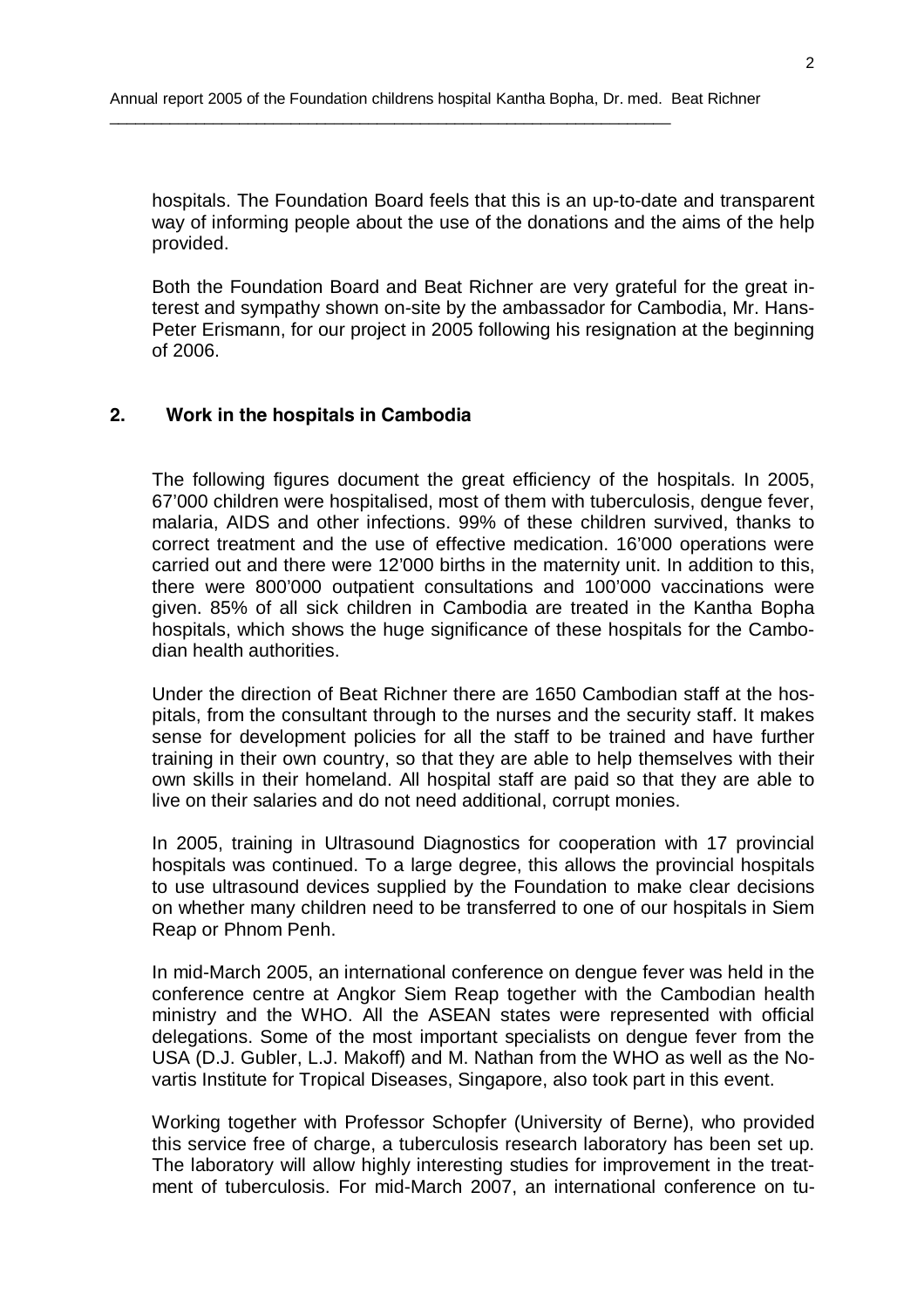berculosis in children is being prepared, for which several globally prominent specialists have already accepted invitations.

The head of the Kantha Bopha III hospital in Siem Reap, Yay Chantana, who trained under Beat Richner, was made a full Professor for Pediatrics at the Phnom Penh University in December 2005, a sign of how significant the excellent and intensive specialist cooperation between our hospitals is for the Cambodian medical faculty.

A concept for the further medical training of 70 Cambodian doctors has been developed in Siem Reap with the help of the Children's Hospital in Zurich and the grateful cooperation of its consultant Prof. F. Sennhauser, and is to be put into action in 2006.

# **3. Foundation Board and Management**

In this financial year, the Foundation Board met twice (17 January and 10 May 2005). Dr. med. Beat Richner and his regular deputy in Cambodia, Dr. med. Peter Studer reported on their work in the hospitals as well as on the current building work. The Foundation's Corporate Governance was discussed and instituted a Compensatory and Audit Committee from its own ranks (president: Dr. iur. F. von Meiss, members: Dr. iur. Ch. Steinmann, Dr. med. A. Löhrer). A new member, Dr. med. Seraina Prader, was elected to the Board and won over for our work. Statutory business followed with the presentation of the final statement, the annual report and the approval for the annual budget.

The Compensatory and Audit Committee met on 3 March 2005 and 10 April 2005. It considered the costs for the accounts and donations statements, compensation for the board's commissaries as well as the administrative costs in general. Two new work contracts were finalised.

On 28 February 2005 the annual information meeting with the SDC (Swiss Agency for Development and Cooperation) took place. The president Dr. A. Löhrer and the vice president Dr. P. Studer informed ambassador Walter Fust and a delegation from the SDC about the project in Cambodia. The SDC especially commended Beat Richner's services and the hospitals. The fact that the Cambodian government is prepared to support the Foundation with US\$ 1.65 million for its work is a very joyous development both for the SDC and the Foundation. The arranged contribution from the Swiss Federation of CHF 2.75 million was once again transferred to the Foundation.

Midyear there was, once again, the report of the Swiss Federal Supervisory Board for Foundations, resulting in the confirmation of irreproachable accountability and thanks to the Foundation.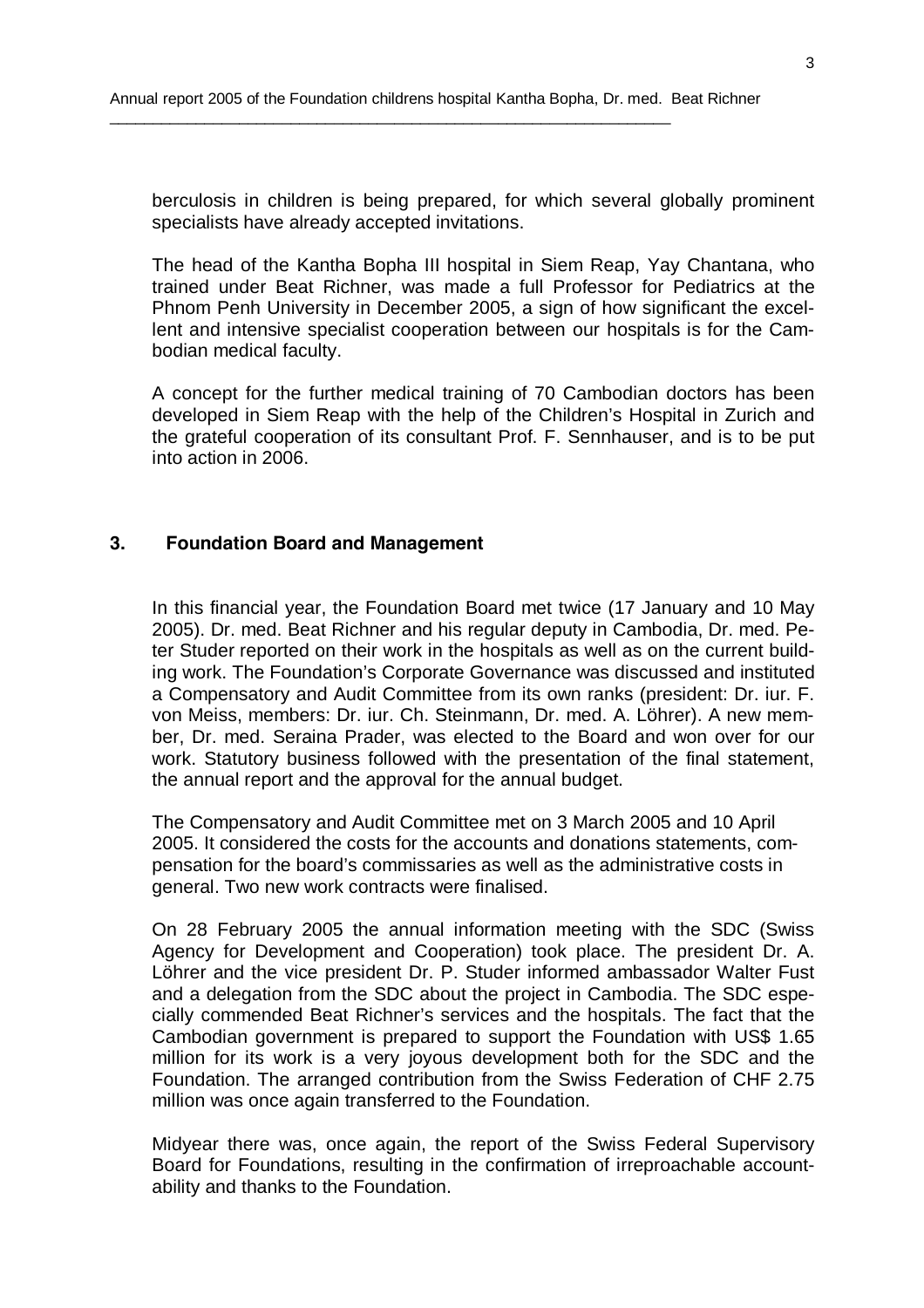We are grateful to the auditors, PricewaterhouseCoopers AG for their precise monitoring, indices and calculations for the Foundation's administrative expenditure, which lies at only 6.19%.

The organisation of the Foundation and the management are arranged according to the suggestions of Economiesuisse and according to the guidelines and the recommendations of specialists in Foundational Law.

#### **4. Financial concerns – Donations – Public Relations**

#### **4.1 Annual financial statement**

As in the previous year, the annual financial statement for 2005 consists of balance sheet, operating statement, cash flow statement, statement of change for capital, appendix for the purpose of improving transparency according to the recommendations of SWISS GAAP FER 21.

The financial reports and accounts have again been audited by PricewaterhouseCoopers AG and accepted without exception.

By finishing the renovations and extension of Kantha Bopha I in Phnom Penh, the Foundation capital of CHF 12 million formed the previous year for dedicated funds (Extension Kantha Bopha I) was able to be dissolved.

The operating result of around CHF 150'000, that is the result of fund changes of around CHF 1.8 million, thereby increased by CHF 12 million to a resulting surplus in 2005 of CHF 13.8 million. Per 31 December 2005 the Foundation disposed of free funds of CHF 17.5 million. The corresponding liquidity, however, would only secure the financing of operative costs for only 6 to 7 months.

Included in the Cambodia project costs of around CHF 32 million are investments in hospital buildings of total CHF 12.5 million (previous year CHF 7.3 million). Due to the unstable political situation, the lack of legal security and because of the administrative caution, the investments have previously been directly debited to the costs. The cash flow statement does however show the investment and financing processes.

The costs for the infrastructure in Switzerland have dropped by approx. CHF 200.000 compared to the previous year, due to lower collection outlays.

Administrative expenditure (advertising, informatics, fund administration, thank you letters, accounts and auditing costs) came to only 5.84% in 2005. The average for the last three years for administrative costs – compared to the total revenue – is 6.19%. This important benchmark is audited separately annually by PricewaterhouseCoopers AG (see no. 5 of the business report).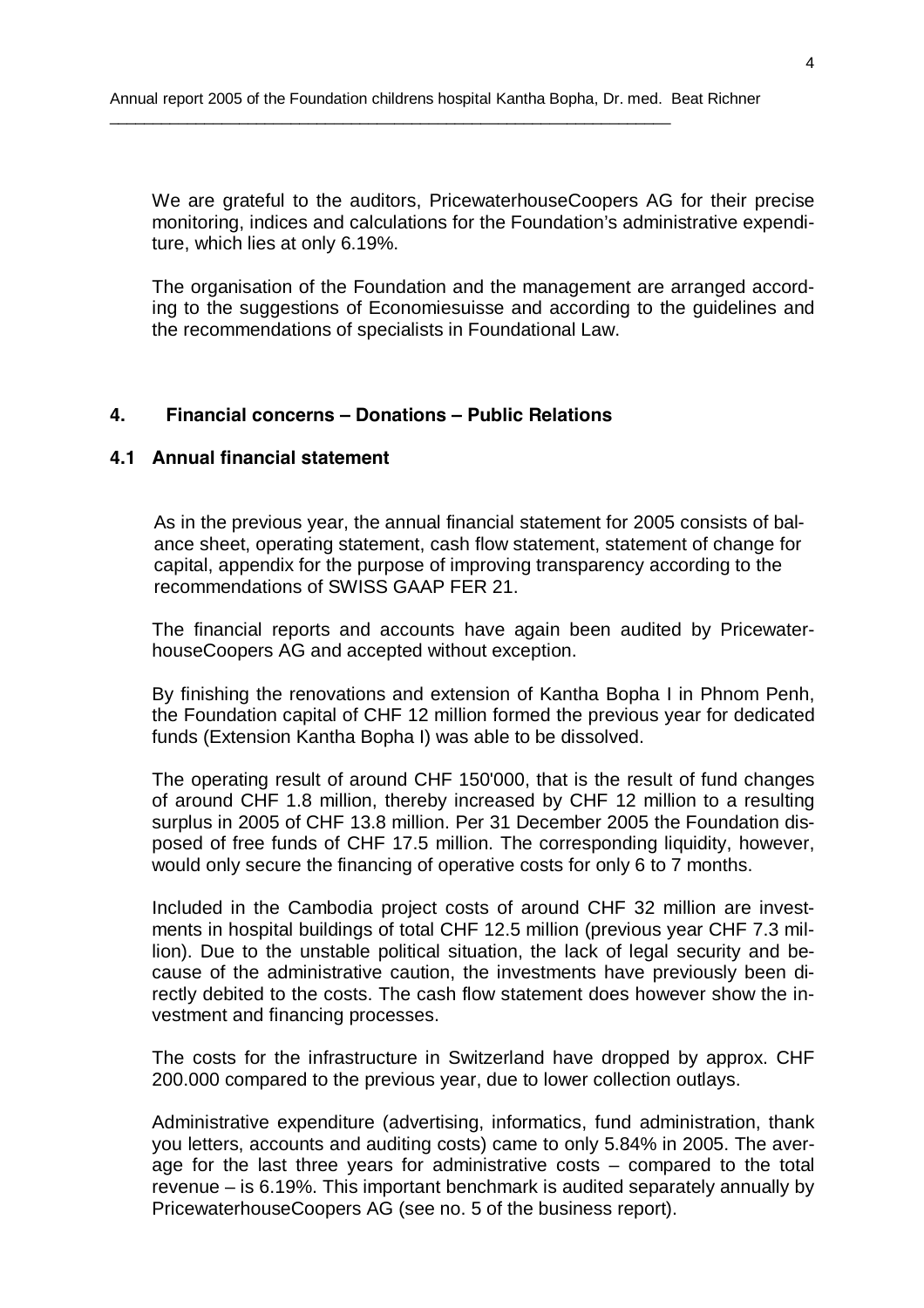# **4.2 Donations**

After the increase in donations of CHF 9 million (+40%) in 2004 compared to 2003, thanks to the "Zwänzgernötli" campaign, 2005 was budgeted with approx. CHF 27 million. Happily, expectations were exceeded by far. The total revenue reached CHF 34 million, an increase over the record year of 2004 of another CHF 1.7 million (5.3%). Particularly high income from bequests and legacies as well as the increased contribution from CHF 1.5 million to CHF 2 million by the Cambodian government contributed to the excellent result for donations.

The positive trend in donations reflects the high acceptance and the trust of the Swiss population in our relief organisation.

# **4.3 Public relations**

Apart from the two mailings in spring and autumn, May 2005 saw the launch of the special campaign "Zwängerreihe", intended to take up the slack in donations after the Tsunami disaster.

The campaign was a huge success. The reader was shown appealing examples of how relatively small sums can be of great help: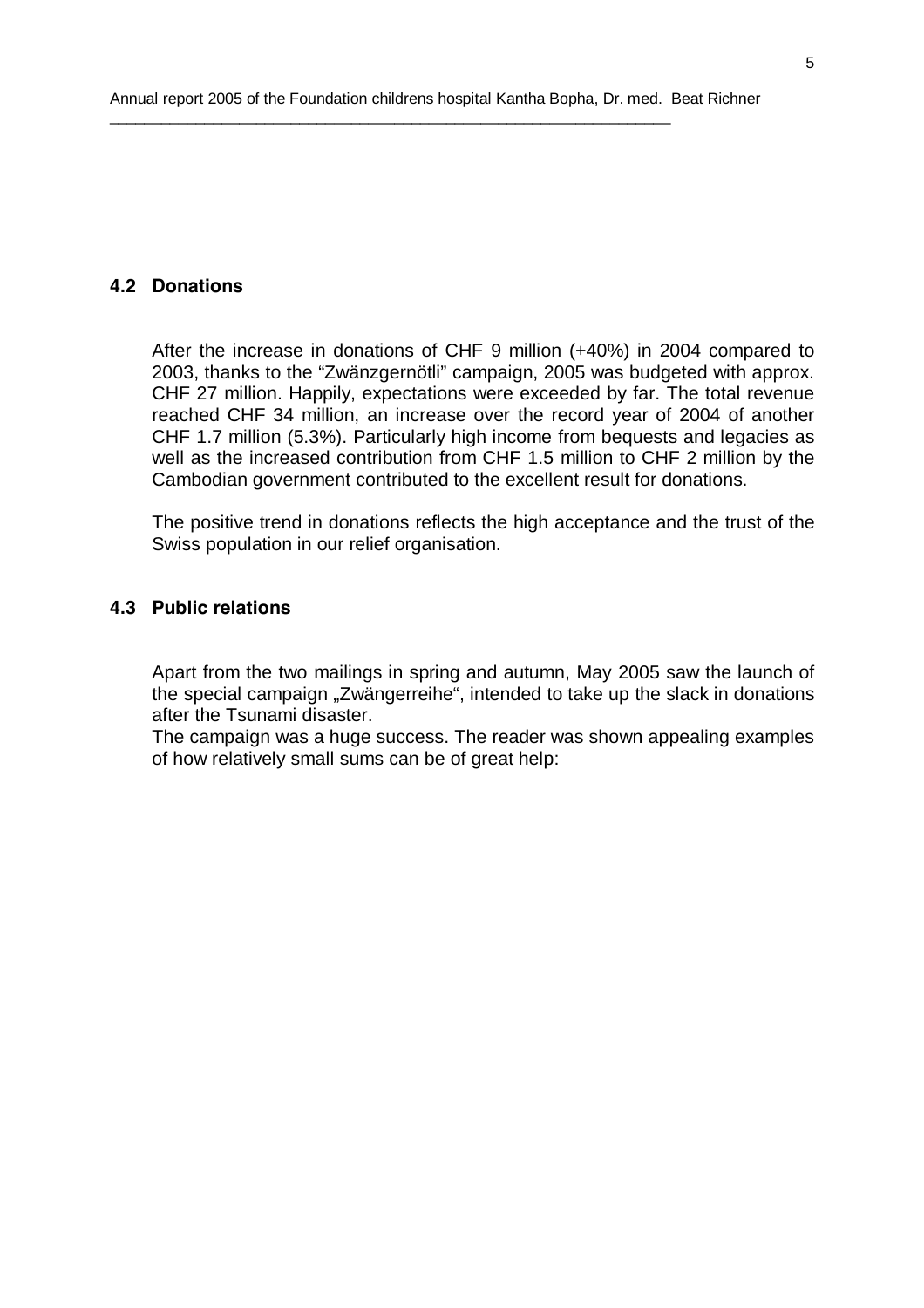- *e.g. with CHF 20.-- for a child's vaccination that will protect it from illnesses like tetanus, polio, diphtheria, hepatitis B, measles or Japanese meningitis*
- *e.g. with CHF 160.-- for the costs of a birth that will prevent the transfer of AIDS from a HIV-positive mother to the newborn.*
- *e.g. with CHF. 200.--, toward making the treatment of a child and its survival possible.*

This crucial information to the public about humanitarian aid will continue to be ensured in leading daily press publications. The costs for advertising run to approx. 2% of the total revenue.

Dr. med. Beat Richner continues to give very popular cello concerts every Saturday at the training centre in Siem Reap, which are enhanced by the information he provides about the medical aid programme.

#### **5. Thanks**

The Foundation Board would like to sincerely thank all donators for their generous contributions for the sick and poor children in Cambodia. It is touched by the many small donations from people who themselves have little surplus in life as well as by the sometimes very large contributions from the very wealthy, who show great solidarity towards those who are disadvantaged.

The Foundation Board would particularly like to thank Beat Richner, who puts his whole life energy and all his talents to good use for the children in Cambodia.

As a Swiss foundation, the support of our own Swiss Federation is important to the Foundation Board. The contribution from the Cambodian government means a lot to us in terms of trust in our services for Beat Richner's blessed work.

The Board wishes to thank the media, too, for their continued interest in Beat Richner's humanitarian agency. It is a particularly great help that the Schweizer Illustrierte has been benevolent in Switzerland and on site in Cambodia for many years. The presidency of the Foundation is always happy to provide additional information for interested press representatives. As ever, however, there is never a better way to gain an impression of the excellent hospital service that Beat Richner provides than to take a personal visit to Cambodia.